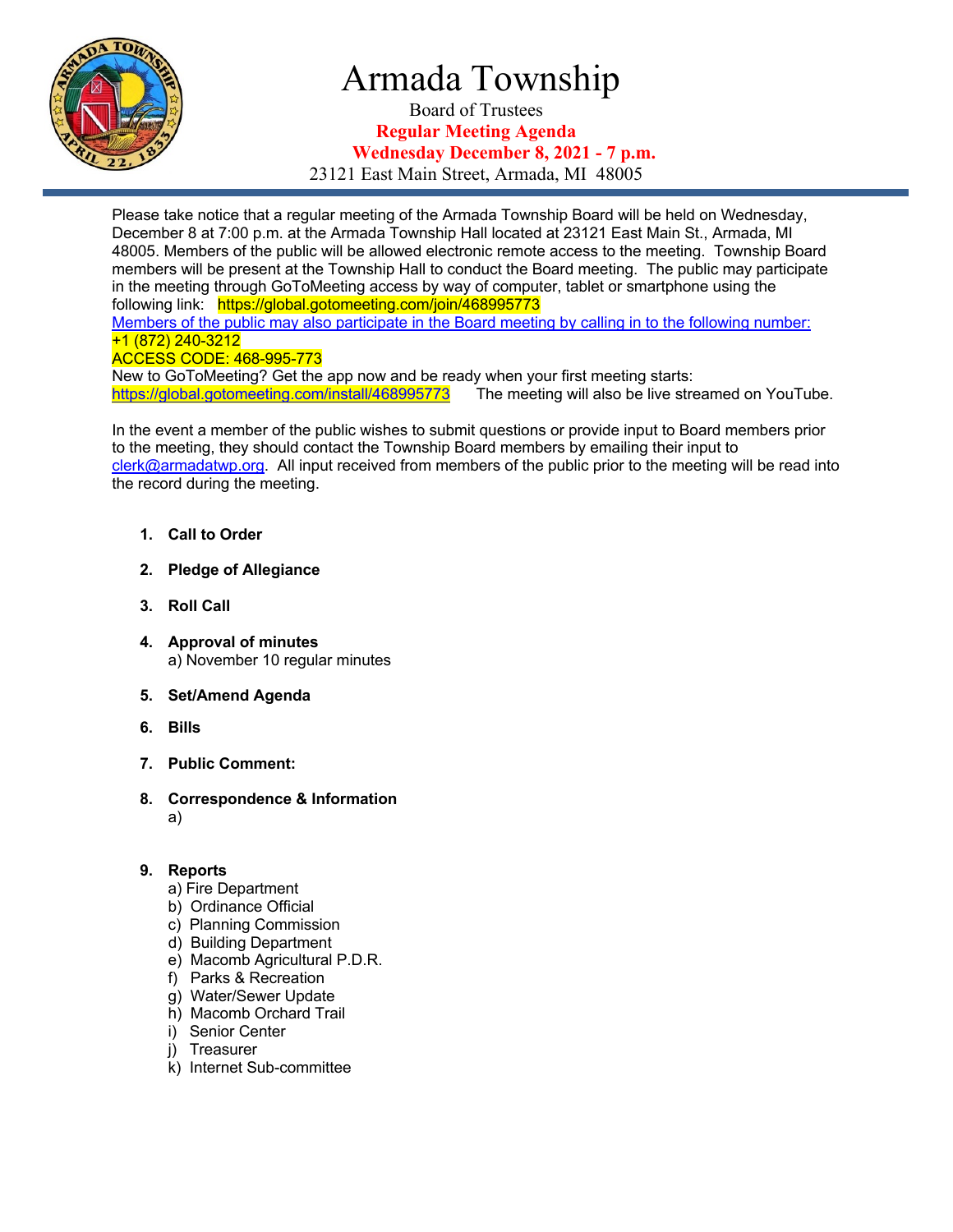

# Armada Township

Board of Trustees **Regular Meeting Agenda**

### **Wednesday December 8, 2021 - 7 p.m.**

23121 East Main Street, Armada, MI 48005

- l) Animal Control
- m) Cyber Sub-Committee

#### **10. Unfinished Business:**

a) Park: Replace rope on flag pole & Solar light

#### **11. New Business:**

- a) Open meetings 2022 Resolution
- b) FY21/22 Budget workshop dates
- c) Fire Dept: Approve Annual Exemption Public Act 152 of 2011 Resolution #2021-08
- d) Set C.D.B.G. Public Hearing for February 9
- e) 2022 Summer tax collection agreements
- f) Application for Zoning Certificate to Cultivate Medical Marijuana as a Registered Primary Caregiver and Fee
- g) GFL Contract extension for transfer site
- h) Resolution of Support for Conducting the Community Heart and Soul Process within Armada Township, the Village of Armada, and the Armada School District
- i) Direct deposit for payroll

#### **12. Public Comments: Board Members**

- (a) Trustee Goetzinger
- (b) Trustee Grembi
- (c) Treasurer Murray
- (d) Clerk Swiacki
- (e) Supervisor Paterek

#### **13. Closed Session:**

#### **14. Adjournment**

 Respectfully submitted, *Mary K. Swiacki*

 Mary K. Swiacki, CMMC, MiPMC Armada Township Clerk 23121 Main Street Armada, MI 48005 (586) 784-5200 clerk@armadatwp.org